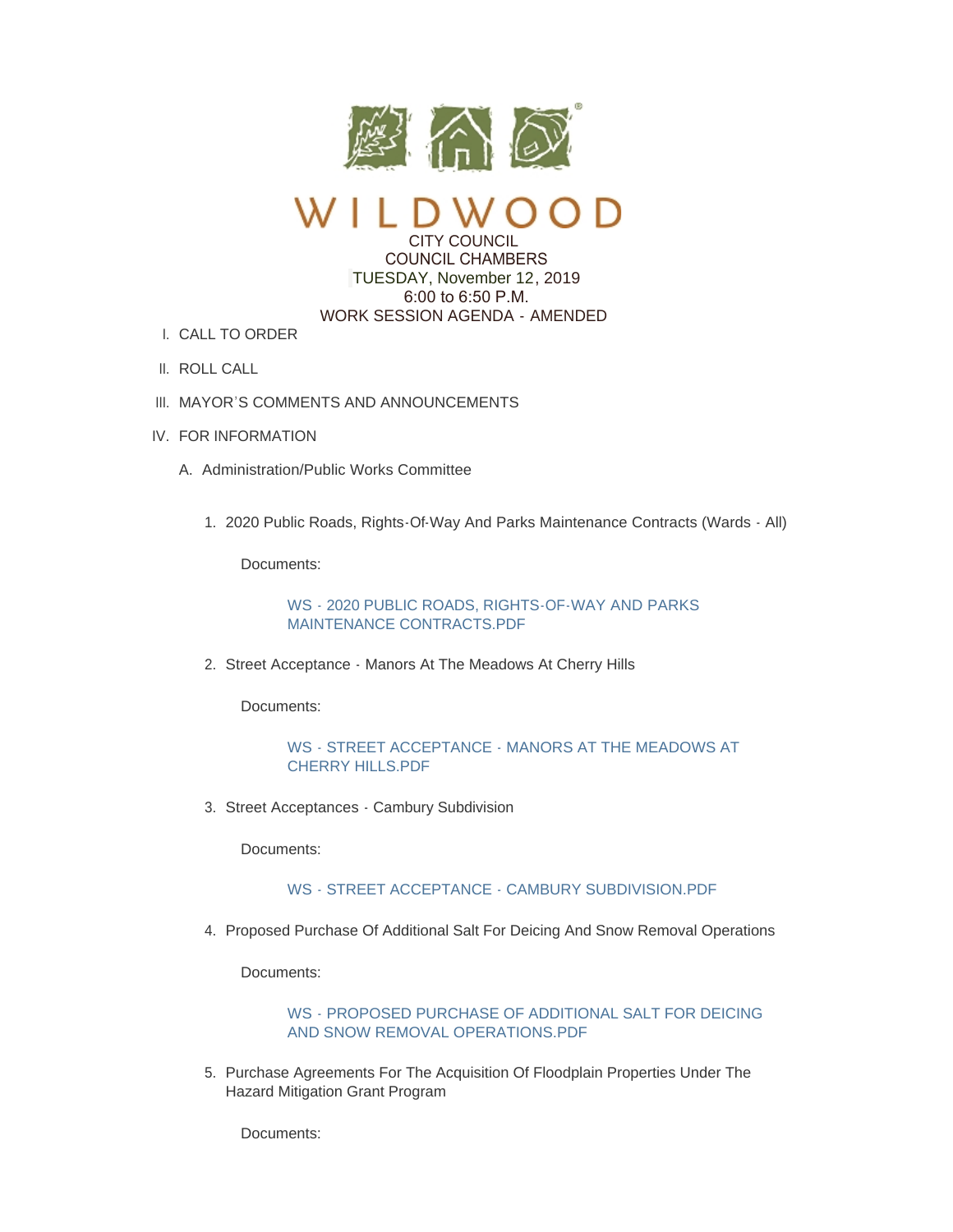WS -PURCHASE AGREEMENTS FOR THE ACQUISITION OF [FLOODPLAIN PROPERTIES UNDER THE HAZARD MITIGATION GRANT](https://www.cityofwildwood.com/AgendaCenter/ViewFile/Item/22888?fileID=28258)  PROGRAM.PDF

- B. Board Of Public Safety
	- WS Resident Survey Regarding Deer Management 1.

Documents:

#### WS - [RESIDENT SURVEY REGARDING DEER MANAGEMENT.PDF](https://www.cityofwildwood.com/AgendaCenter/ViewFile/Item/22826?fileID=28303)

- C. Department Of Planning And Parks
	- 1. Community Park Phase III Update (Wards All)

Documents:

#### WS - [COMMUNITY PARK PHASE III UPDATE.PDF](https://www.cityofwildwood.com/AgendaCenter/ViewFile/Item/22812?fileID=28212)

2. Update On The Watershed Erosion Task Force's Activities (Wards - All)

Documents:

# WS - [WATERSHED EROSION TASK FORCE UPDATE.PDF](https://www.cityofwildwood.com/AgendaCenter/ViewFile/Item/22813?fileID=28213)

- D. Rural Internet Access Committee
	- 1. Rural Internet Access Update (Wards All)

Documents:

## WS - [RURAL INTERNET ACCESS UPDATE.PDF](https://www.cityofwildwood.com/AgendaCenter/ViewFile/Item/22814?fileID=28214)

- E. Construction Project Updates (Wards All)
	- 1. Construction Project Updates

Documents:

#### WS - [CONSTRUCTION PROJECT UPDATES.PDF](https://www.cityofwildwood.com/AgendaCenter/ViewFile/Item/22908?fileID=28261)

- V. FOR ACTION
	- A. City Administrator
		- 1. Final Budget Discussion (Wards All)

Documents:

# [2020 FINAL BUDGET DISCUSSION.PDF](https://www.cityofwildwood.com/AgendaCenter/ViewFile/Item/22891?fileID=28299)

- B. Wildwood Celebration Commission
	- 1. Presentation Of Budget For Celebrate Wildwood Event For 2020, As Proposed By The Wildwood Celebration Commission (Wards – All)